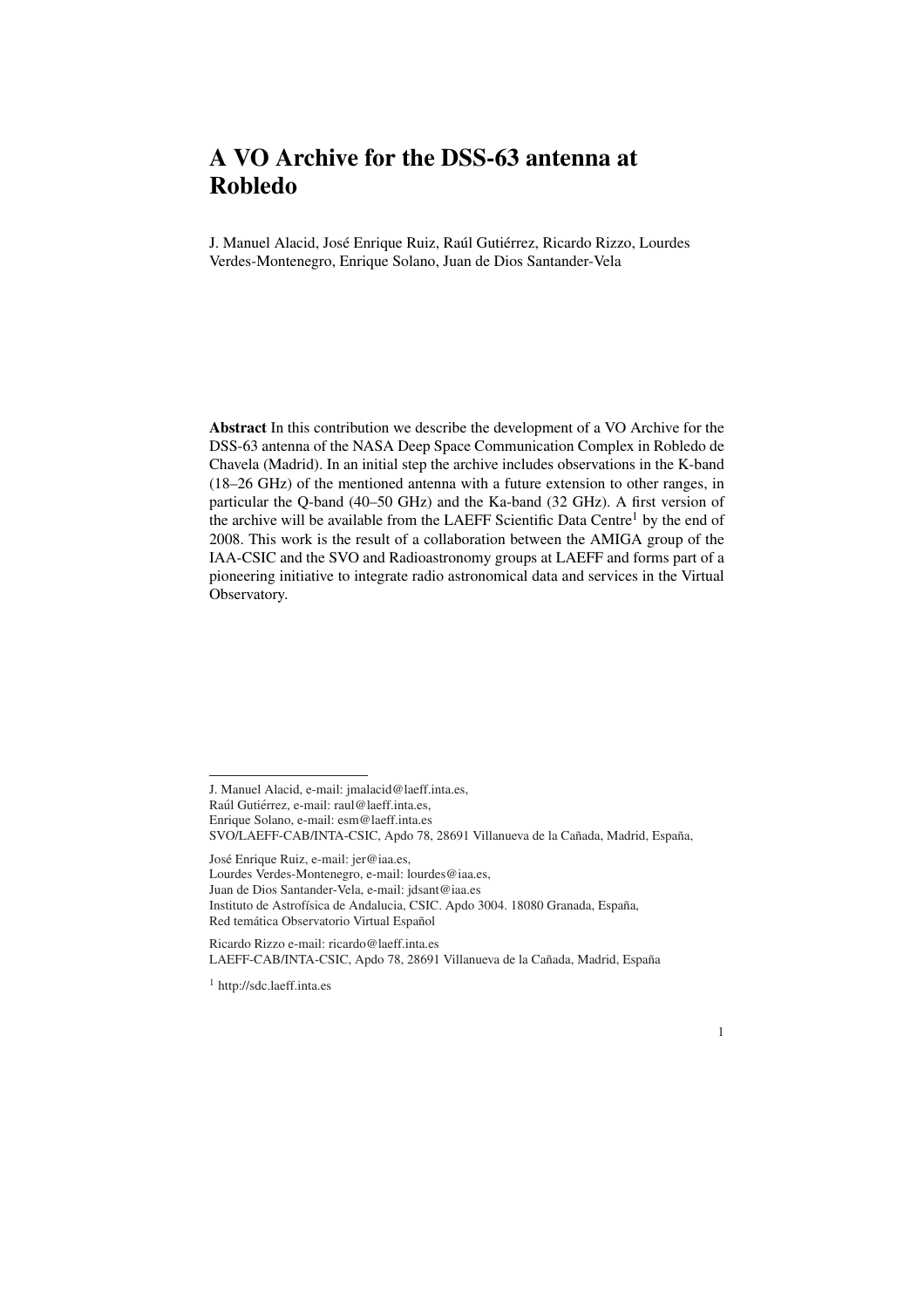## 1 The Antenna

The NASA Deep Space Network (DSN) is an international network of antennas that supports interplanetary spacecraft missions and radio and radar astronomy observations for the exploration of the Solar System and the universe. The DSN currently consists of three deep-space communications facilities placed approximately 120 degrees apart around the world: Canberra, California and Robledo de Chavela (MDSCC, Madrid Deep Space Communication Complex).

The DSS-63 (70 meters diameter) is the biggest antenna in the MDSCC (Fig.1). Due to international agreements 5 % of its operation time is used for radio astronomical observations in K-band (from 18 to 26 GHz). This band includes very interesting features like  $H_2O$  masers, metastable  $NH_3$  lines, methanol lines and CCS among others (Fig. 2).



Fig. 1 DSS-63 Antenna of Robledo.



Fig. 2 Spectrum obtained with the antenna DSS-63 in the line of 22 GHz of water. This maser emission comes from a star similar to the Sun but in the final stages of its life. It is though that in this evolutionary stage mass loss stops being spherical generating these "water sources" to speeds larger than  $100 \text{ km s}^{-1}$ .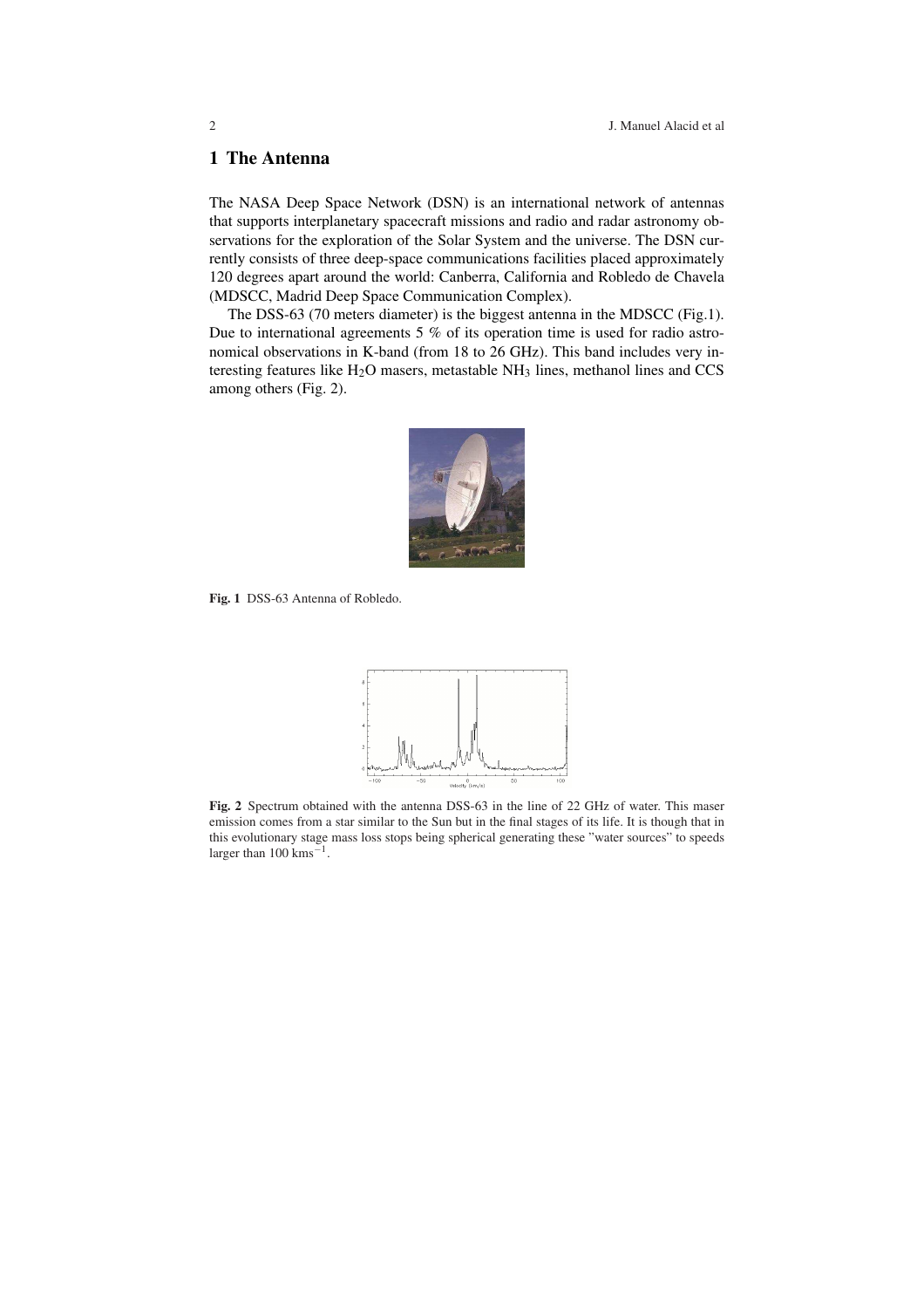## 2 The Archive

Two applications will be implemented in the archive: a web interface and a VO service developed following the IVOA standards and requirements. Both services will provide access to reduced, science-ready data. The applications will be built according the following schema:

- Database design and implementation. The architecture of the database is based on RADAMS<sup>2</sup>, the VO Data Model for radioastronomical data created by the AMIGA group.
- Data ingestion. The database will be populated with information from the FITS headers as well as from the observing logs. Data will be ingested in the database using Python scripts (*Datafillers*). At present, the database contains information from the observations made in 2006 and 2007.
- Design and implementation of a web interface. The system design was driven by the concept of delivering science-ready data to the user in a simple and efficient way. In the present configuration the archive can be queried by object name or coordinates, spectral band, velocity range or observing date (Fig. 3).
- Design and implementation of a VO service. A VO service is defined as any element that can be invoked by a user or other service to perform some action on their behalf. In addition to the RADAMS Data Model (Fig. 4) it is our aim to implement in the archive the SSA protocol, the VO standard access protocol for 1D data. The service will be subsequently registered in the VO registry. This will allow the access to the archive from other VO services in an easy and transparent way.

| Home                         | VO Search Help Admin |  |
|------------------------------|----------------------|--|
| VO Search                    |                      |  |
| Object/Position              |                      |  |
| Object                       |                      |  |
|                              | RA Dec Size          |  |
| Frequency/Velocity/Line Name |                      |  |
| Frequency GHz                | s                    |  |
| Velocity m/s                 |                      |  |
| Line Name                    |                      |  |
| Date                         |                      |  |
| From                         | $\lceil$ to          |  |

Fig. 3 Archive web interface.

Acknowledgements This research has made use of the Spanish Virtual Observatory supported from the Spanish MEC through grants AyA2008-02156, AyA2005-04286

<sup>&</sup>lt;sup>2</sup> http://www.ivoa.net/cgi-bin/twiki/bin/view/IVOA/RADAMS